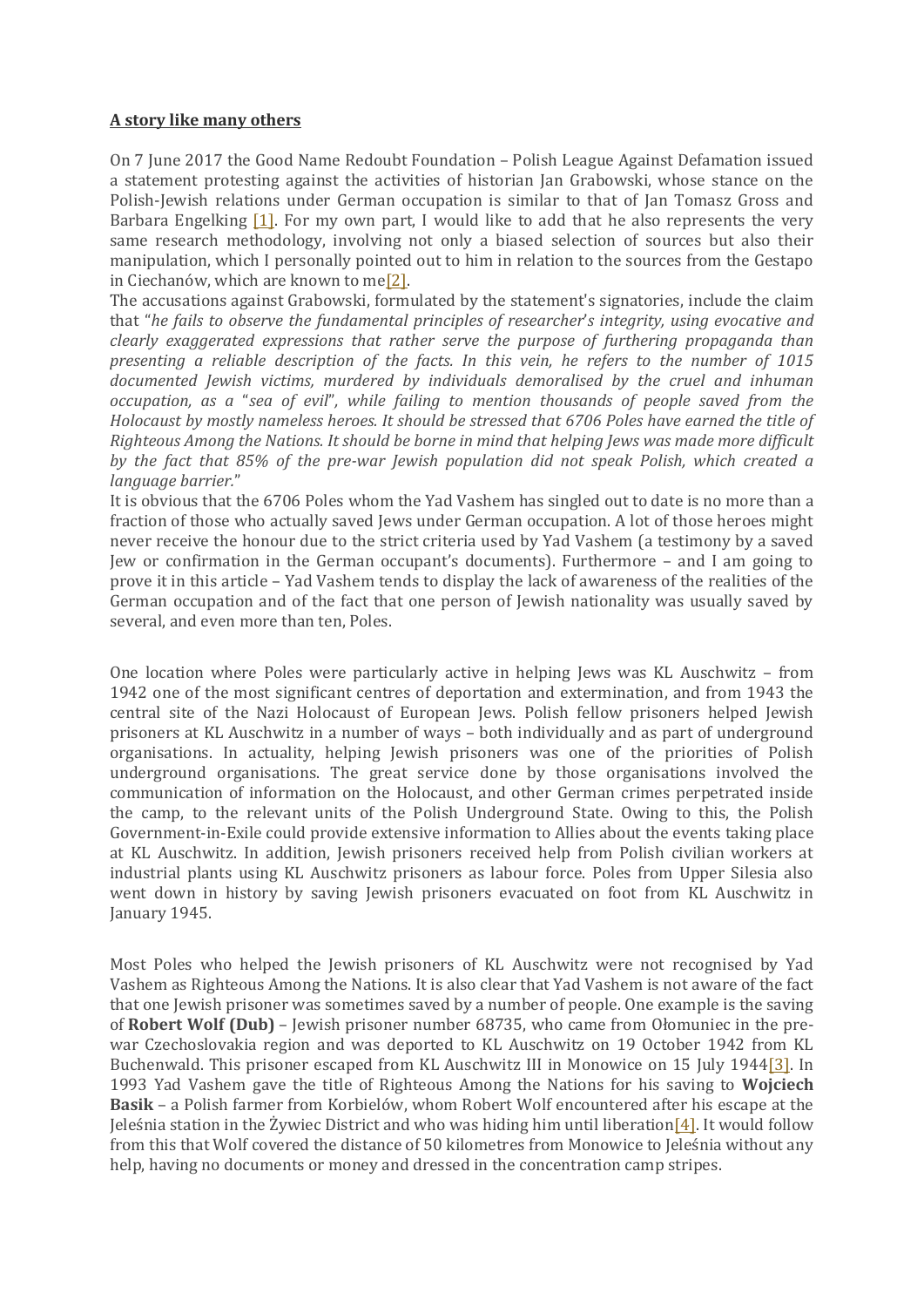Obviously, this would not be possible. No prisoner ever escaped from the camp "*when marching to work*", as it is described in "*The Encyclopedia of the Righteous...*" in its account of the story of Wojciech Basik and Robert Wolf. The distance between the KL Auschwitz III camp gate and the IG Farbenindustrie factory in Monowice, where the prisoners worked, was only 300 metres. Both sides of the road connecting the camp and the factory were strewn with posts occupied by armed SS soldiers. On top of that, if by some strange twist of fate, an escaping prisoner was not killed on the spot, then, in order to escape the camp area, he would have to evade the bullets fired by the SS soldiers stationed on guard towers lining the factory and camp enclosure, and to cross the second line of SS guards.

In reality, the story of Robert Wolf's escape from KL Auschwitz III was a far cry from how it is represented in "*Encyklopedia Sprawiedliwych*". Wolf's escape was made possible by two Polish civilian workers from the IG Farbenindustrie factory – **Franciszek Gnaciński** and **Henryk Wierzbicki**, whom the Jewish prisoner befriended during his time at the factory. It was them who secretly brought civilian clothes, a wig and a forged pass into the factory. Without these items, Wolf, dressed in prisoner's clothes and with his head shaved, would not stand a chance of even passing through the checkpoint.

On the day of the planned escape, Wolf first changed into civilian clothes in the factory. Then, he went to the factory gates accompanied by Gnaciński and Wierzbicki. When Gnaciński diverted the guards' attention, Wierzbicki and Wolf safely made it through the checkpoint. After walking several kilometres, they reached the nearby railway station in Dwory. Wierzbicki bought Wolf a ticket and, along with Gnaciński, accompanied him to Jeleśnia – with changes in Spytkowice, Wadowice and Sucha Beskidzka. The presence of Wierzbicki and Gnaciński during the journey was vital. Wolf did not speak Polish and could have been at any time recognised by a random German – an SS soldier, a policeman, a Luftwaffe soldier from the antiaircraft defence of the IG Farbenindustrie factory – one of the numerous local German colonists, or even a German ticket inspector in the train.

In Hucisko – the last stop before Jeleśnia – the train with the runaway Jewish prisoner from KL Auschwitz and his two guardians was boarded by **Rudolf Basik** – Wojciech's brother. He had been asked for help in Robert Wolf's planned escape and hiding. This message was passed to Rudolf Basik by Franciszek Gnaciński by hand of his fiancée's mother. After he consented, the two men met in the fiancée Jadwiga Miodońska's flat in Żywiec to discuss the details. Rudolf Basik lived in Korbielów and worked in the municipal hospital in Żywiec, where he was responsible for food supplies, heating and other technical tasks. He was recommended to Gnaciński by Jadwiga Miodońska's mother as a trustworthy person, which turned out to be true. After boarding the train, Rudolf Basik handed over to Wolf his identification documents, the socalled "palcówka" (a fingerprint document)  $[5]$ , which was mandatory for Poles in the territories occupied by the Third Reich and constituted the only document acknowledged by the German police authorities in the Żywiec District. It was a genuine document issued for Józef Krzesak (a real person, though deceased), stolen by Rudolf Basik from a German office in 1939 during the momentary absence of a German officer.

After leaving the train at the station in Jeleśnia, the distrustful Wolf did not act on Rudolf Basik's words and instead of the fingerprint document showed the German policemen his Ausweis, which he received from Gnaciński but which was not recognised by the German police in the Żywiec District. As a result, he and Wierzbicki were arrested. The punishment involved hourslong work on clearing the embankment, after which they were supposed to return to the places of residence specified in their documents. During that time Rudolf Basik borrowed a horse wagon from a resident of Krzyżowa and, after Wolf and Wierzbicki had been freed, he secretly met with Wolf and the two men travelled to Korbielów. German police inspected them twice – in Krzyżowa and Korbielów. This time, however, Wolf presented the right document – the said "palcówka".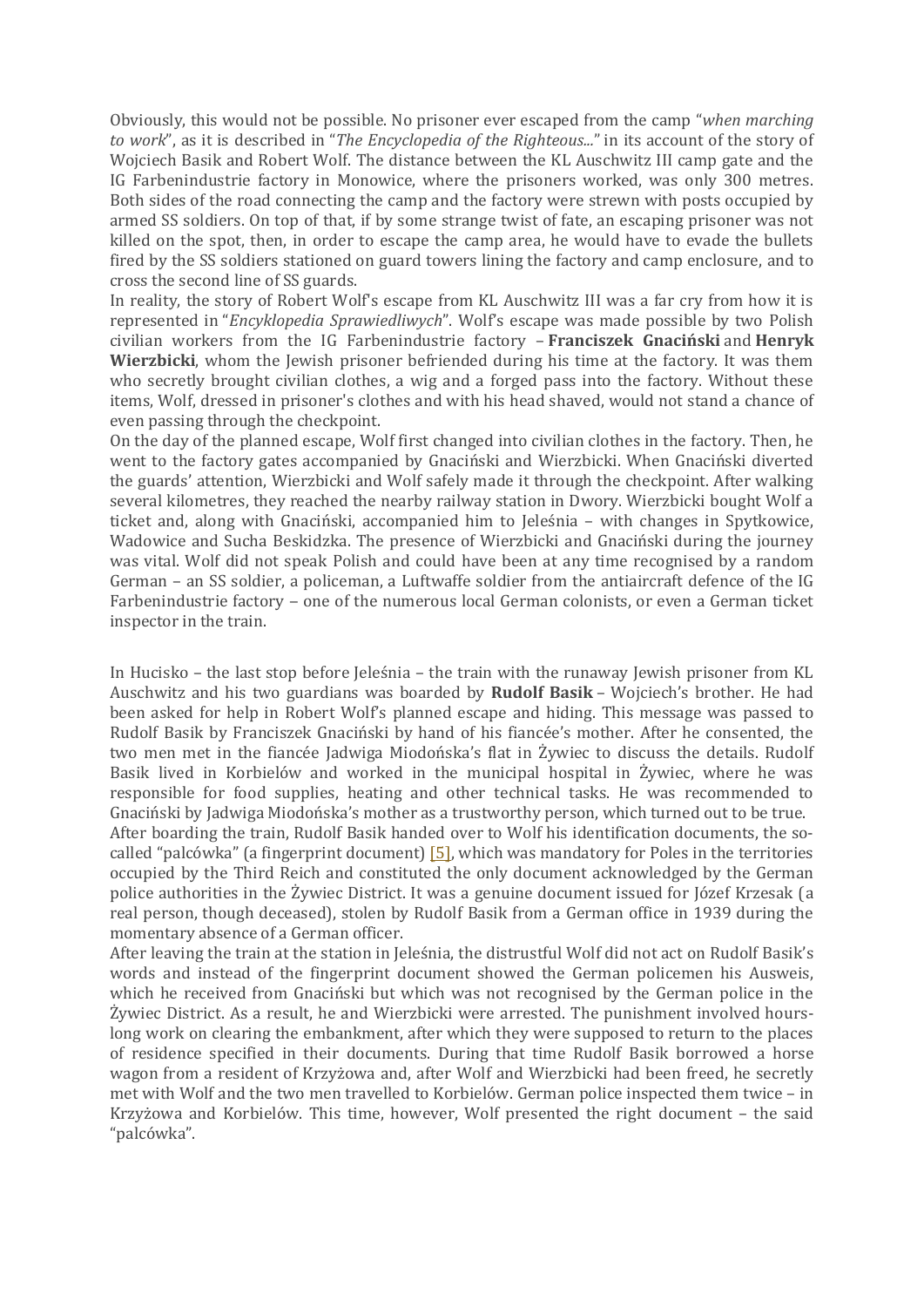In Korbielów Rudolf Basik first accompanied the runaway prisoner to his brother **Franciszek Basik**'**s** home where they stayed until the evening. Then, they went to the house in which his brothers **Wojciech** and **Bronisław**, and sister **Wiktoria** lived. Wojciech Basik had not been informed about the matter, but he agreed to hide the Jewish runaway prisoner from Auschwitz without a moment of hesitation.

The following is his post-war account of the event. "*For you to understand my actions, I need to go back to the autumn of 1939. During the September Campaign, me, my brother Rudolf Basik and friends from our village, Józef Mocek, Wincenty Juraszek and Wincenty Jankowski, used to help Polish soldiers in the forests of Pilsk. We brought them food and helped them change into civilian clothes, hide their weapons and leave the region*". At that time Wojciech Basik was arrested by German policemen and tortured for helping Polish soldiers, but he did not disclose any names. Wolf did not want to be escorted to Slovakia and, after a few days, asked the Basik family to continue to hide him. His wish was granted. He was hidden in a long tunnel in straw in a barn.

Not long after Rudolf Basik hid Wolf at his brother's farm, he was taken to forced labour to Sudetenland, near Karlovy Vary. Before Christmas 1944, Basik managed to escape and illegally returned to Korbielów. He learned that Wolf, in his carelessness, disclosed his place of hiding to the wife of Franciszek Niewdan, a resident of Korbielów, and was then being blackmailed by him. "*Knowing this, I approached Niewdan and even told him that if he were to fulfil his threats, we would hang him like a dog in his own stable,*" recounted Rudolf Basik. The risk of hiding Wolf was further increased by the fact that German troops had been stationed in Korbielów since the autumn of 1944, with the German military police conducting frequent searches in the local houses, looking for hiding runaways and partisan soldiers.

This prompted Rudolf Basik to relocate Wolf to Krzyżowa and hide him in the home of **Władysław Cudzich**. After the Soviet forces' January offensive, in February 1945 the front stopped in the Żywiec Land, and Krzyżowa and Korbielów remained under German occupation. At his own request, Wolf travelled to the Soviet side of the front, escorted by **Maria Jędrzejas**. Unfortunately, he was captured by Soviet soldiers in Przyborów and handed over to SMERSH, the Soviet military counter-intelligence organisation, which accused him of spying for the Germans. Once again the Basik family came to the rescue. After the liberation of Korbielów, three SMERSH officers arrived with the arrested Wolf. As the Basiks confirmed his identity, and because of the fact that he had been a prisoner of Auschwitz, he was released and most likely saved from execution or deportation to Siberia. Wolf once again lived at Wojciech Basik's house in Korbielów, and the Basik family once again saved him from trouble by confirming his identity when he was arrested by the civic militia.

Once the war had come to an end, Robert Wolf left for Prague. A few months later he returned to Krzyżowa for **Stanisława Cudzich** – Władysław Cudzich's sister – whom he married.

Saving Robert Wolf was the work of at least twelve Poles, and the Basik family rescued him at least four times – after he was arrested by the German police in Jeleśnia, after he refused to move to Slovakia, after a genuine threat of denunciation in late 1944, and after his arrest by SMERSH.

According to Wojciech Basik's account, his brother Rudolf was the most instrumental in hiding and saving Robert Wolf. Unfortunately, neither Franciszek Gnaciński nor Henryk Wierzbicki, who orchestrated and conducted Robert Wolf's escape from Auschwitz, nor Rudolf Basik, who contributed the most to his saving, nor other people, with the exception of Wojciech Basik, who were involved in hiding and helping Wolf, i.e. Franciszek, Bronisław and Wiktoria Basik, the Cudzich family, Maria Jędrzejas, Jadwiga Miodońska and her mother, were honoured by Yad Vashe[m\[6\].](https://bohdanpietka.wordpress.com/#_ftn6)

This story was not an isolated incident. It is but one of the many true stories of heroic Poles who saved Jews condemned by Nazi Germany. Jan Grabowski is doggedly pushing his thesis about the so-called "Judenjagd" – "the hunt for the Jews ", which after the liquidation of ghettos and deportation of most Jews to death camps was to be orchestrated by Poles against the hiding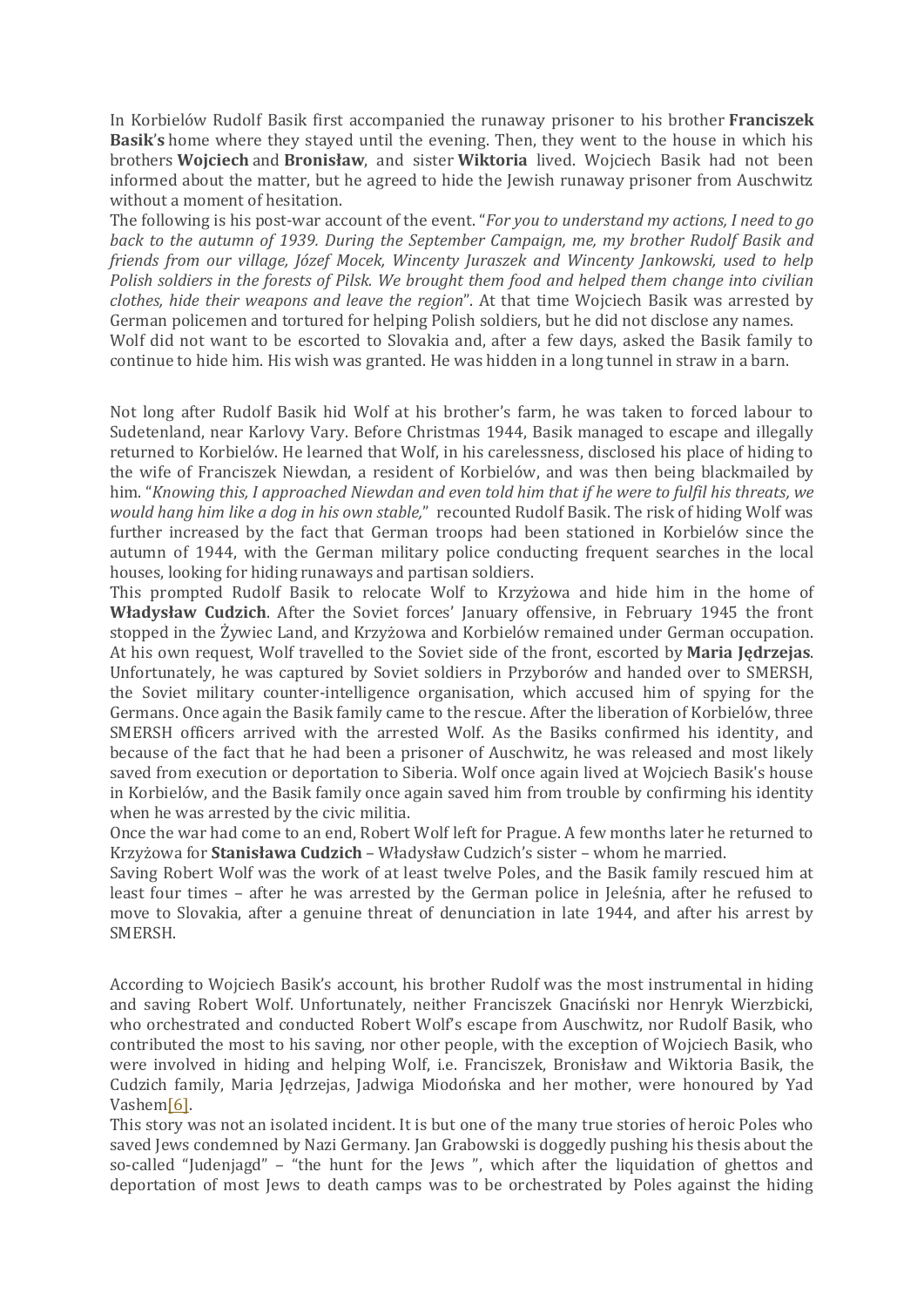Jews. Grabowski described that "Judenjagd" on the basis of an isolated example of the Polish Blue Police and the village night guard from the Dąbrowa Tarnowska District ("*Judenjagd. Polowanie na Żydów. Studium dziejów pewnego powiatu*"*,* Warsaw 2011), but he believes that this phenomenon was widespread. Hence also the scandalous suggestion of the like-minded Jan T. Gross, according to whom Poles killed more Jews than Germans during the German occupation. Grabowski's book "*Hunt for the Jews: Betrayal and Murder in German-Occupied Poland*" received an award from Yad Vashem in 2014.

If this were true, why was there no such "Judenjagd" in Korbielów, in the Żywiec Land? Why, then, did anyone bother to save a Jew who also came from a foreign country? Why did they organise a complete stranger's escape from KL Auschwitz and hid him, putting so many lives at risk? Definitely, not for money, as Auschwitz prisoners had no possessions. He could not promise his saviours any other material profits, as all his property had been confiscated by Germans before his deportation to KL Buchewald. Was Korbielów an exception? It was inhabited by the same peasants as other Polish villages and regions, with the same education, material status, and religion. Korbielów was not an exception. It was the rule.

Unfortunately, the western readers of Jan Grabowski and other authors promoting the thesis of the Polish complicity in the Holocaust perpetrated by the German Third Reich do not have this information. The message that goes out to the western public is that German-occupied Poland saw a significant rise in anti-Semitism, which had been already high before the War and that the majority of Poles were glad of the misfortune that befell the Jews, and took financial benefits by claiming Jewish property.

It is self-evident that attempting to attribute a shared responsibility to Poles for the German crimes committed during World War 2, including in particular the Holocaust, acts to the detriment of Poland. This time, however, it is more than just being detrimental to our country, and goes far beyond the ordinary defamation or deformation of history. It is simply political aggression - a well-prepared, efficiently executed and wide-ranging one. Unfortunately, all attempts made so far by the Polish side to oppose this aggression must be seen as ineffective. Today, the world's knowledge about the Polish-Jewish relations during the time of World War 2 is based on the image depicted by such authors as Jan T. Gross and Jan Grabowski.

[\[1\]](https://bohdanpietka.wordpress.com/#_ftnref1) "*Stanowczo sprzeciwiamy się działalności i wypowiedziom Jana Grabowskiego*" *(We are firmly opposed to Jan Grabowski*'*s actions and statements). Statement*, [http://www.wpolityce.pl,](http://www.wpolityce.pl/) 7.06.2017.

[\[2\]](https://bohdanpietka.wordpress.com/#_ftnref2) B. Piętka, a review of: A. Namysło (ed.), "*Zagłada Żydów na polskich terenach wcielonych do Rzeszy*" (Warsaw 2008), "Zeszyty Oświęcimskie" No. 26, Oświęcim 2010, pp. 320, 322-326.

[\[3\]](https://bohdanpietka.wordpress.com/#_ftnref3) D. Czech, "*Kalendarz wydarzeń w KL Auschwitz*", Oświęcim 1992, p. 711.

[\[4\]](https://bohdanpietka.wordpress.com/#_ftnref4) S. Bender, I. Gutman (red.), "*The Encyclopedia of the Righteous Among the Nations. Rescuers of Jews during the Holocaust*", S. Bender, S. Krakowski, "*Poland*", Jerusalem 2004, vol. I, pp. 80-81. [\[5\]](https://bohdanpietka.wordpress.com/#_ftnref5) Anmeldung zur polizeilichen Einwohnererfassung (Registration of the population by the police) – a two-sided document with a fingerprint (Fingerabdruck), hence the name *"palcówka".* [\[6\]](https://bohdanpietka.wordpress.com/#_ftnref6) The Archives of the Auschwitz-Birkenau State Museum. Memories Collection, vol. 141, book 71-89, Memories of Henryk Wierzbicki; Statements Collection, vol. 88a, book 87, an account by former prisoner Arnošt Tauber; vol. 88a, book 131-137, an account by former prisoner Robert Dub (camp name: Wolf); vol. 88a, book 164, an account by former prisoner Karel Minc; vol. 100, book 2-23, an account by Henryk Wierzbicki; vol. 124, book 14-23, an account by Rudolf Basik; vol. 124, book 24-28, an account by Wojciech Basik; Correspondence Collection. Correspondence No. 5941/86 regarding Robert Wolf (Dub); Häftlings-Personal-Karte. Catalogue number D-Au I-3a/1685-1950, inv. No. 174174, vol. 8, book 348-349, the personal card of prisoner Robert Wolf; IZ-8/Gestapo Łódź/4a, inv. No. 155917, vol. 6, microfilm 90/200-201, a telegram about the escape of prisoner Robert Wolf.